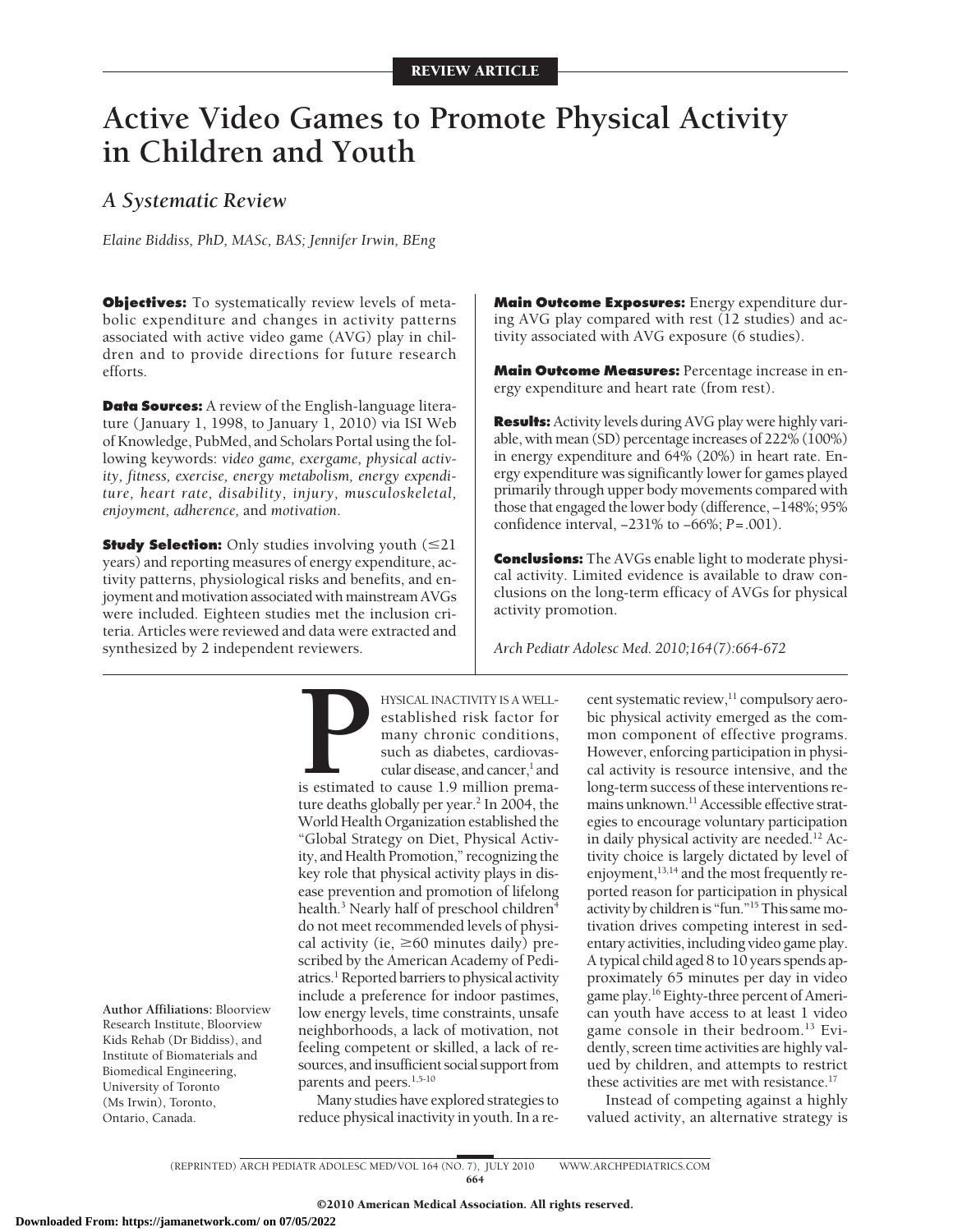|                    | <b>Selection Criteria</b>                                                                                                                                                                                                                                  | <b>ISI Web of Knowledge</b> | PubMed | <b>Scholars Portal</b> |
|--------------------|------------------------------------------------------------------------------------------------------------------------------------------------------------------------------------------------------------------------------------------------------------|-----------------------------|--------|------------------------|
| Identification     | Keyword search: (video gam* or exergam*)<br>and (physical activity or fitness or exercise<br>or energy metabolism or energy expenditure<br>or heart rate or disability or injury or<br>musculoskeletal or enjoyment or adherence<br>or <i>motivation</i> ) | 1257                        | 457    | 2757                   |
| Screening          | • January 1, 1998, to January 1, 2010<br>• English language<br>• Peer-reviewed journal<br>• Duplicates removed                                                                                                                                             | 297                         | 326    | 420                    |
| <b>Eligibility</b> | Studies reporting on:<br>• Energy expenditure<br>• Promotion of physical activity<br>• Musculoskeletal risks and benefits<br>• Enjoyment and motivations for AVG play                                                                                      | 53                          | 37     | 44                     |
| Included           | Experimental studies reporting quantitative<br>measures of physical activity associated with<br>AVG play by children and youth $(\leq 21$ y old)<br>with commercially available AVG systems                                                                |                             | 18     |                        |

**Figure.** Flowchart documenting the article selection process. AVG indicates active video game.

to replace passive screen time with active screen time. Video games that require physical activity beyond that of conventional hand-controlled games are referred to as active video games (AVGs).18 The state-of-the-art in AVGs is constantly changing and is best accessed through popular media. For an introductory review of commercially available AVG systems, see the studies by Mears and Hansen<sup>18</sup> and Trout and Christie.<sup>19</sup>

Active video gaming is an emerging technology with the potential to overcome many of the current barriers to physical activity in children. A recent review<sup>20</sup> of AVGs raises issues of long-term adherence while remaining cautiously positive about AVG play as a convenient exercise with low to moderate intensity to improve children's health and well-being. The goal of this review was to provide a more comprehensive and quantitative synthesis of the current state of knowledge pertaining to AVG play for physical activity promotion in children. Specifically, the objectives were (1) to systematically evaluate levels of energy expenditure and patterns of activity associated with AVG play in children and youth  $(\leq 21$  years) and (2) to provide directions for future research and development of AVGs.

## METHODS

## **DATA SOURCES AND STUDY SELECTION**

A systematic review of the literature via ISI Web of Knowledge, PubMed, and Scholars Portal was conducted using combinations of the following keywords (and their relevant suffixes): *video game, exergame, physical activity, fitness, exercise, energy metabolism, energy expenditure, heart rate, disability, injury, musculoskeletal, enjoyment, adherence,* and *motivation*. Additional studies were identified by reviewing bibliographies.

The search was limited to English-language communications in peer-reviewed journals published between January 1, 1998, and January 1, 2010, when the popularity of AVGs began to accelerate after the release of Konami's *Dance Dance Revolution* (*DDR*).21 Articles selected for in-depth qualitative review involved youth 21 years or younger and reported on (1) energy expenditure during AVG play, (2) promotion of

physical activity through AVG play, (3) physiological risks and benefits of AVG play, and (4) enjoyment of and motivations for AVG play. Articles that targeted virtual reality rehabilitation, cognitive or behavioral therapies, or health education via computer and video games were excluded. Studies that used conventional video games or television as distracters during exercise activities were also excluded from this review. Only studies that reported on experimental results with mainstream AVGs and systems, such as the Wii, Sony EyeToy, XaviX, *DDR*, and Cateye, were included in the quantitative analyses.

## **DATA EXTRACTION AND SYNTHESIS**

Each article was examined by 2 reviewers (E.B. and J.I.) to authenticate data extraction and interpretation. Data extracted included (1) methodological details (eg, study design, experimental context, sample size, participant age, and outcome measures) and (2) key findings pertaining to energy expenditure (eg, heart rate [HR] and oxygen consumption) and the potential for physical activity promotion (eg, adherence, motivations for play, enjoyment, and reported changes in sedentary behaviors, activity patterns, body mass index, and anthropometric measurements). The quality of randomized controlled trials evaluating AVG interventions were further assessed using the PEDro (Physiotherapy Evidence Database) evaluation scale.<sup>22,23</sup> This wellestablished checklist is used to quantitatively describe the internal and statistical validity of study designs, particularly with respect to allocation, blinding, and dropout rates.

Data extracted from experimental studies were summarized, tabulated, and compared. Quantitative measures of physical activity (ie, percentage increase from resting HR and energy expenditure) were compiled and statistically described in aggregate and with reference to different game types.

## RESULTS

The **Figure** provides a flowchart documenting the results of the study selection process. Eighteen articles were included in the quantitative analyses. Studies targeting adults ( $>$ 21 years old)<sup>21,24-29</sup> were not included in the quantitative review. Methodological details and data extracted are summarized in **Table 1** and **Table 2** for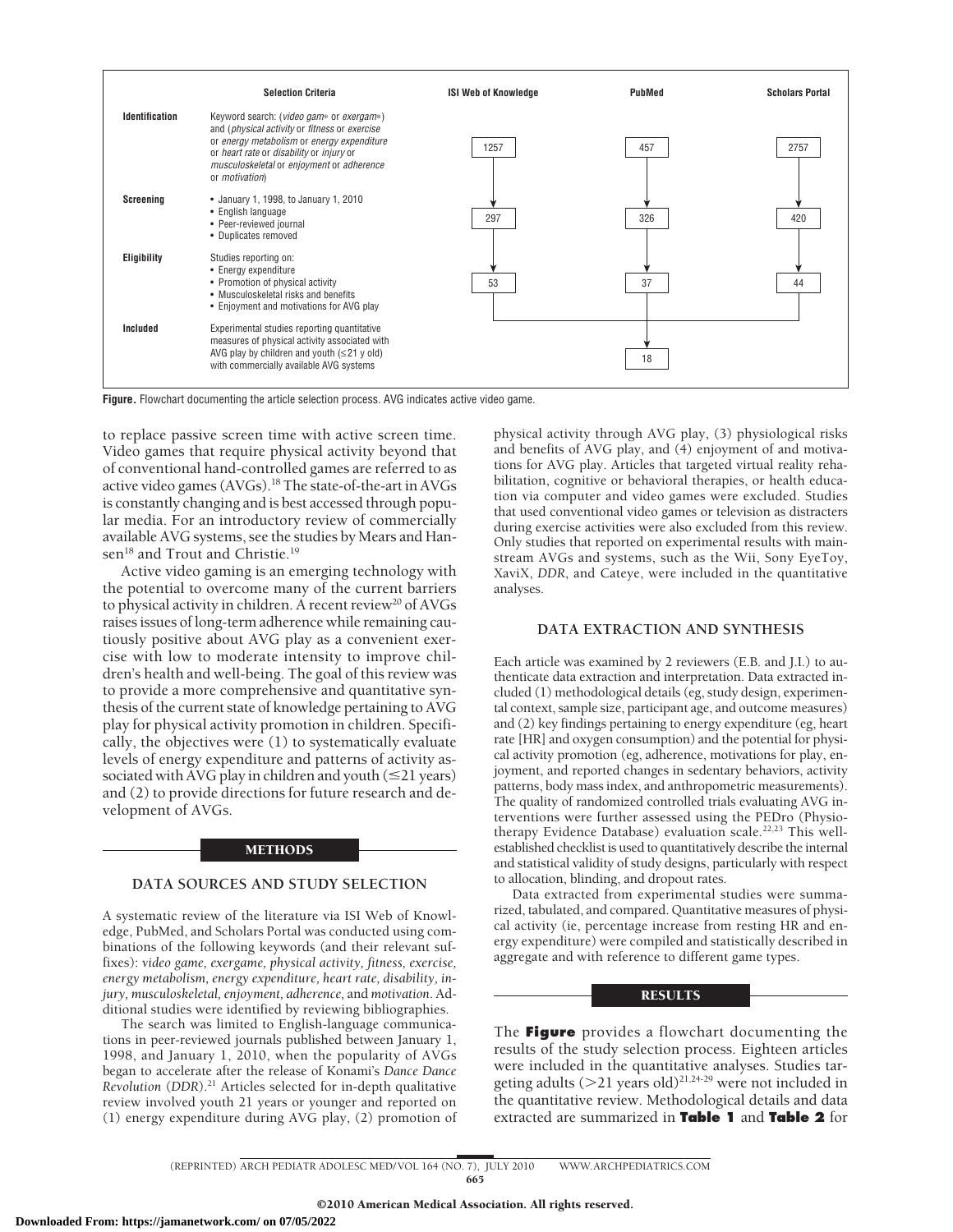| <b>Source</b>                                   | <b>Description</b>                                                                                                                                                                                                                 | <b>Sample</b>                                                                                                                                                        | <b>Measures</b>                                                                                 | <b>Key Findings</b>                                                                                                                                                                                                                                                                                                                                                                                               |
|-------------------------------------------------|------------------------------------------------------------------------------------------------------------------------------------------------------------------------------------------------------------------------------------|----------------------------------------------------------------------------------------------------------------------------------------------------------------------|-------------------------------------------------------------------------------------------------|-------------------------------------------------------------------------------------------------------------------------------------------------------------------------------------------------------------------------------------------------------------------------------------------------------------------------------------------------------------------------------------------------------------------|
| Leatherdale et<br>al, 30 2010                   | Comparison of energy expenditure<br>between active and inactive gaming<br>in young adults                                                                                                                                          | 30 M (BMI, 24.3 [3.5])<br>and 21 F (BMI, 22.5)<br>$[2.8]$ ) aged 18.9 (0.9) y                                                                                        | Anthropometry, energy<br>expenditure, HR                                                        | Energy expenditure was significantly higher during AVG play<br>(97.4 kcal) vs inactive gaming (64.7 kcal); energy<br>expenditure was significantly higher for M (47.6 kcal) vs F<br>(34.9 kcal) using armband measurements but not HR                                                                                                                                                                             |
| Graf et al, $31$<br>2009                        | Comparison of energy expenditure<br>between active gaming and<br>treadmill walking in children                                                                                                                                     | 14 M (age, 11.9 [1.2] y;<br>BMI, 19.1 [3.1]) and 9<br>F (age, 11.8 [1.5] y;<br>BMI, 19.9 [2.5])                                                                      | Anthropometry, energy<br>expenditure, HR,<br>perceived exertion,<br>arterial elasticity         | Highest energy expenditure measured during DDR (3 times<br>higher than at rest); energy expenditure during AVG play<br>and walking was increased 2- to 3-fold vs at rest; energy<br>expenditure was 19%-33% higher for boys during DDR<br>and Wii bowling; large artery elasticity declined<br>immediately after active gaming; change was inversely<br>proportional to increase in energy expenditure above rest |
| Haddock et<br>al, 32 2009                       | Comparison of energy expenditure<br>and perceived exertion between<br>stationary cycling with and without<br>a video game in overweight<br>children (Cateye Gamebike with or<br>without Disney's "Cars"<br>[PlayStation 2])        | 20 Children (13 M with<br>BMI of 29.2 [9.2] and 7<br>F with BMI of 34 [5.5])<br>aged $7-14y$                                                                         | Energy expenditure, HR,<br>VO <sub>2</sub> , perceived<br>exertion,<br>anthropometry            | Energy expenditure was higher when cycling with the video<br>game (113.2 [31.6] kcal) than without (98.7 [27.2] kcal);<br>no significant difference in average perceived exertion;<br>energy level classified as moderate intensity                                                                                                                                                                               |
| Lanningham-<br>Foster et<br>al, $33$ 2009       | Comparison of energy expenditure<br>during passive video gaming and<br>television viewing and AVG play in<br>children and adults (PlayStation 2<br>Disney's Extreme Skate Adventure<br>and Nintendo Wii Sports Boxing)             | 22 Youths (11 M and 11<br>F) aged 10-14 $y$ with<br>BMI of 20.2 (3.3)<br>20 Adults (10 M and 10 F)<br>aged 23-45 y with BMI<br>of 27.7 (5.5)                         | Anthropometry,<br>accelerometry, energy<br>expenditure, VO <sub>2</sub>                         | Energy expenditure increased significantly during Wii Boxing<br>(children: 5.14 [1.71] kcal/h/kg, adults: 2.67 (0.95)<br>kcal/h/kg) vs other activities; movement of the back, trunk,<br>and thighs was significantly greater with Wii Boxing vs<br>other activities                                                                                                                                              |
| Graves et al, 34<br>2008                        | Comparison of energy expenditure<br>during sedentary gaming and AVG<br>play using the Nintendo Wii game<br>system; comparison between<br>games involving upper limb vs<br>total-body movement (eg, bowling,<br>boxing, and tennis) | 12 Youths (5 F and 7 M)<br>aged 11-17 y with BMI<br>of 21.8 (3.1)                                                                                                    | Energy expenditure, HR,<br>upper and lower body<br>movement                                     | Energy expenditure and HR were highest during Wii Boxing<br>at 0.0639 (0.0277) kcal/kg/min <sup>b</sup> and 136.7 (24.5)<br>beats/min, respectively; all AVGs increased levels of<br>physical activity from sedentary games; increased use of<br>both upper and lower limbs may enable higher levels of<br>physical activity to be reached                                                                        |
| Mellecker and<br>McManus. <sup>13</sup><br>2008 | Comparison study of energy<br>expenditure and HR while seated<br>and during AVG play in children<br>using the XaviX gaming system                                                                                                  | 18 Children (11 M and 7<br>F) aged $6-12y$                                                                                                                           | Energy expenditure, HR,<br>anthropometry                                                        | Energy expenditure and HR were significantly higher during<br>AVG play vs seated gaming; variance in energy expenditure<br>is high; the highest energy expenditure (5.23 [1.63]<br>kcal/min) and HR (160 [20] beats/min) were reached with<br>the XaviX J-mat; this HR is at the cutoff value for vigorous<br>exercise                                                                                            |
| Graves et al. <sup>35</sup><br>2007             | Comparison of energy expenditure<br>during sedentary gaming and AVG<br>play using the Nintendo Wii game<br>system; comparison between<br>games involving upper limb vs<br>total-body movement (eg, bowling,<br>boxing, and tennis) | 6 M (BMI, 20.7 [2.6]) and<br>5 F (BMI, 20.7 [2.6])<br>aged 15-17 y                                                                                                   | Energy expenditure,<br>anthropometry                                                            | Energy expenditure was $\geq 51\%$ greater during active gaming;<br>highest energy expenditure was achieved with Wii Tennis<br>(M: 0.0531 [0.0056] kcal/kg/min, F: 0.0426 [0.0055]<br>kcal/kg/min) <sup>b</sup> ; energy expenditure was greater for M vs F                                                                                                                                                       |
| <b>Maddison et</b><br>al, 36 2007               | Comparison of energy expenditure<br>and physical activity during<br>nonactive gaming and AVG play<br>using the Sony EyeToy gaming<br>system                                                                                        | 11 M (age, 12.6 [1.1] y;<br>BMI, 21.2 [4.0]) and 10<br>F (age, $12.2$ [1.0] y;<br>BMI, 19.3 [4.0])                                                                   | Accelerometry, energy<br>expenditure, $VO_2$ , HR                                               | Significant increases in energy expenditure (129%-400%)<br>and HR (43%-84%) were observed; step counts increased<br>during AVG play (122-1288 steps) from nonactive play<br>(0-23 steps); comparable with light to moderate exercise,<br>such as jogging, walking, and skipping                                                                                                                                   |
| Straker and<br>Abbott, 37<br>2007               | Comparison of cardiovascular<br>response and energy expenditure<br>among television watching,<br>sedentary gaming, and AVG play                                                                                                    | 12 M and 8 F subjects<br>aged $9-12y$                                                                                                                                | Energy expenditure, HR                                                                          | HR and energy expenditure were comparable for television<br>watching and conventional video game play; AVG play<br>(EyeToy) increased energy expenditure by 224% and HR<br>by 59% from rest; AVG play (EyeToy) exertion levels were<br>equivalent to activities of moderate intensity (HR, 130<br>beats/min; energy expenditure, 0.13 kcal/min/kg)                                                                |
| Lanningham-<br>Foster et<br>al, 38 2006         | Comparison of energy expenditure<br>during passive video gaming and<br>television viewing, AVG play (DDR<br>and EyeToy), and treadmill walking                                                                                     | 25 Children (12 M and 13<br>F) aged 8-12 v with<br>BMI of 20 (4.0); 10<br>children had mild<br>obesity and 15 were of<br>typical weight                              |                                                                                                 | BMI, energy expenditure Increases in energy expenditure from rest of 22% (12%) for<br>passive video gaming, 138% (40%) for treadmill walking,<br>108% (40%) for Sony EyeToy, and 172% (68%) for DDR<br>were observed; no difference in energy expenditure during<br>active play between overweight and nonoverweight<br>children                                                                                  |
| Unnithan et<br>al, $39$ 2006                    | Comparison of energy costs of<br>playing DDR between overweight<br>and nonoverweight children                                                                                                                                      | 22 Youths (aged 11-17 y); Body mass and<br>10 overweight<br>participants with BMI<br>of 27.4 (3.3) and 12<br>normal-weight<br>participants with BMI<br>of 18.6 (2.9) | composition,<br>ventilation, energy<br>cost, respiratory<br>exchange rate, HR,<br>anthropometry | No difference in HR or energy costs associated with DDR<br>between overweight and nonoverweight children when<br>adjusted for body weight and stature; HR intensity levels<br>during DDR play, but not VO <sub>2</sub> reserve, was sufficient for<br>developing and maintaining cardiorespiratory fitness<br>according to minimum standards                                                                      |
| Tan et al, <sup>40</sup><br>2002                | Energy costs of playing <i>DDR</i> after 2<br>wk of familiarization                                                                                                                                                                | 40 Youths (21 M and 19<br>F) aged 17.5 $(0.7)$ y                                                                                                                     | Oxygen uptake $(VO2)$ ,<br>HR, perceived<br>exertion,<br>anthropometry                          | Exertion levels equivalent to medium-intensity aerobic dance<br>(HR, 137 beats/min; VO <sub>2</sub> , 24.6 mL/kg/min) were reached;<br>participants rated game as 11 on Borg scale (fairly light<br>exertion); meets minimum standards for developing and<br>maintaining cardiorespiratory fitness in adults                                                                                                      |

Abbreviations: AVG, active video game; BMI, body mass index (calculated as weight in kilograms divided by height in meters squared); *DDR*, *Dance Dance Revolution*; F, female; HR, heart rate; M, male; VO<sub>2</sub>, oxygen consumption.<br><sup>a</sup>All values are given as mean (SD).

<sup>b</sup>To convert energy expenditure to joules per kilogram per minute (as originally reported), multiply by 4184.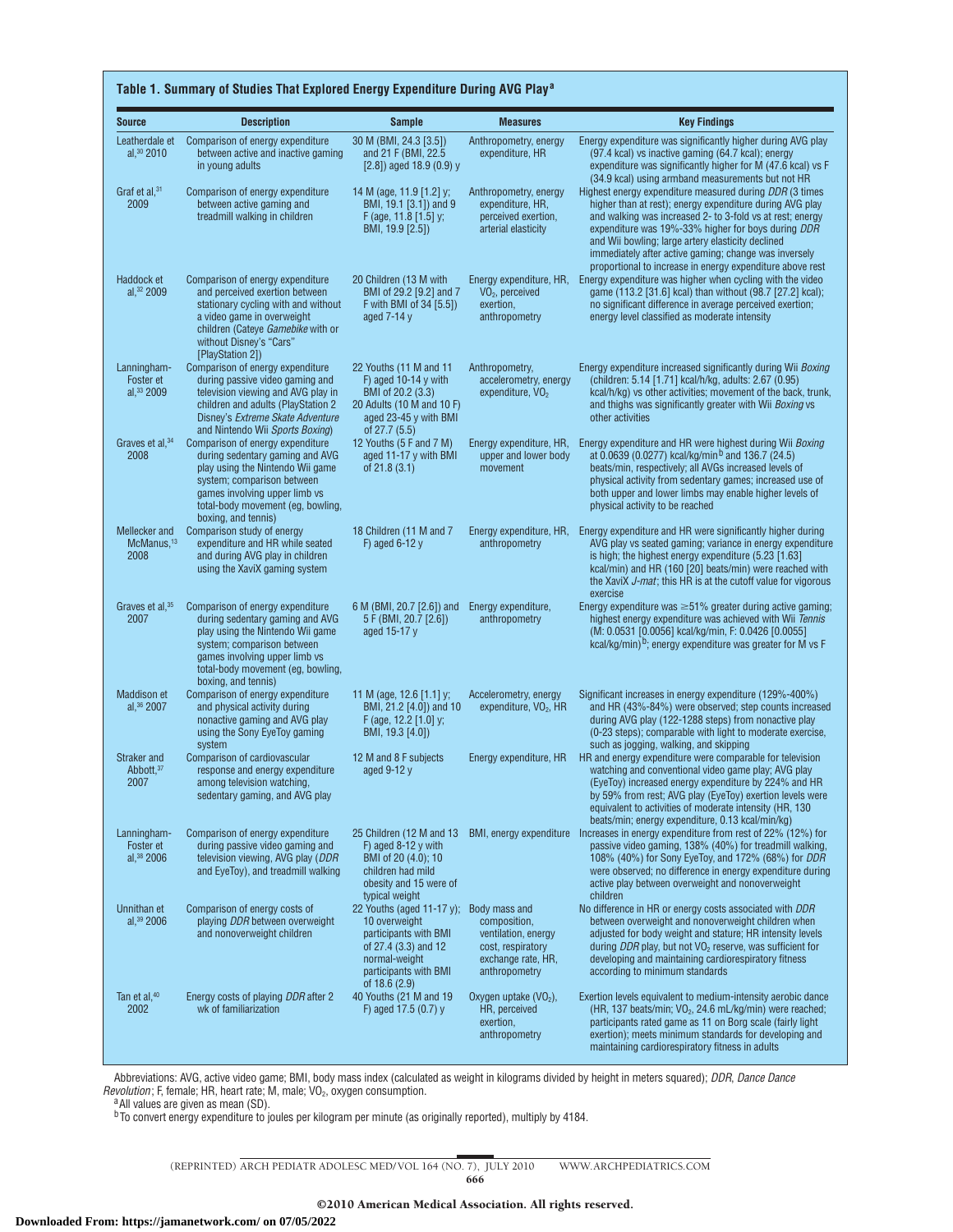#### **Table 2. Summary of Heart Rates and Energy Expenditures During AVG Play**

| <b>Movement and Game</b>                                          | <b>Source</b>                               | Increase in HR<br><b>From Resting</b><br>Values, % | Increase in<br><b>Energy Expenditure</b><br>From Resting Values, % | <b>Child-Specific</b><br><b>Metabolic Equivalent<sup>a</sup></b> |
|-------------------------------------------------------------------|---------------------------------------------|----------------------------------------------------|--------------------------------------------------------------------|------------------------------------------------------------------|
| Primarily upper body, eg, swinging and reaching                   |                                             |                                                    |                                                                    |                                                                  |
| XaviX Bowling                                                     | Mellecker and McManus, <sup>13</sup> 2008   | 26                                                 | 100                                                                | 2.0                                                              |
| Wii Bowling                                                       | Graf et al. <sup>31</sup> 2009              | 49                                                 | 101                                                                | <b>NA</b>                                                        |
| Wii Bowling                                                       | Graves et al. <sup>34</sup> 2008            | 47                                                 | 117                                                                | 2.2                                                              |
| EyeToy Nicktoons Movin'                                           | Lanningham-Foster et al, <sup>38</sup> 2006 | <b>NA</b>                                          | 110                                                                | 2.1                                                              |
| EyeToy Groove                                                     | Maddison et al, 36 2007                     | 42                                                 | 129                                                                | 2.3                                                              |
| Wii Tennis                                                        | Graves et al. <sup>34</sup> 2008            | 53                                                 | 139                                                                | 2.4                                                              |
| Primarily lower body, eg, stepping and running                    |                                             |                                                    |                                                                    |                                                                  |
| DDR                                                               | Lanningham-Foster et al, <sup>38</sup> 2006 | <b>NA</b>                                          | 167                                                                | 2.7                                                              |
| DDR. low level                                                    | Graf et al. <sup>31</sup> 2009              | 63                                                 | 171                                                                | <b>NA</b>                                                        |
| DDR, high level                                                   | Graf et al, 31 2009                         | 83                                                 | 228                                                                | <b>NA</b>                                                        |
| <b>DDR</b>                                                        | Unnithan et al, <sup>39</sup> 2006          | <b>NA</b>                                          | 173                                                                | 2.7                                                              |
| <b>DDR</b>                                                        | Tan et al, 40 2002                          | 51                                                 | 246                                                                | 3.5                                                              |
| <b>DDR</b>                                                        | Maddison et al, <sup>36</sup> 2007          | 63                                                 | 286                                                                | 3.9                                                              |
| Cateve GameBike                                                   | Haddock et al. <sup>32</sup> 2009           | 59                                                 | 367                                                                | 4.7                                                              |
| XaviX J-Mat                                                       | Mellecker and McManus, <sup>13</sup> 2008   | 98                                                 | 400                                                                | 5.0                                                              |
| Upper body + lower body, eg, for ducking,<br>swaying, and running |                                             |                                                    |                                                                    |                                                                  |
| EyeToy Antigrav                                                   | Maddison et al. <sup>36</sup> 2007          | 41                                                 | 186                                                                | 2.9                                                              |
| Wii Boxing                                                        | Graf et al, 31 2009                         | 97                                                 | 205                                                                | <b>NA</b>                                                        |
| Wii Boxing                                                        | Graves et al, 34 2008                       | 95                                                 | 218                                                                | 3.2                                                              |
| Wii Boxing                                                        | Lanningham-Foster et al, 33 2009            | <b>NA</b>                                          | 321                                                                | 4.2                                                              |
| EyeToy Cascade                                                    | Straker and Abbott, 37 2007                 | 59                                                 | 229                                                                | 3.3                                                              |
| EveToy Homerun                                                    | Maddison et al, <sup>36</sup> 2007          | 77                                                 | 369                                                                | 4.7                                                              |
| EyeToy Knockout                                                   | Maddison et al, <sup>36</sup> 2007          | 82                                                 | 400                                                                | 5.0                                                              |

Abbreviations: AVG, active video game; *DDR, Dance Dance Revolution* ; HR, heart rate; NA, not available.<br><sup>a</sup>Energy expended during AVG play divided by resting energy expenditure.<sup>29</sup>

energy expenditure and in **Table 3** for patterns of activity and use of AVGs. The results presented herein are based on the data compiled in these tables.

#### **ENERGY EXPENDITURE**

Several studies<sup>13,30-40</sup> have demonstrated the potential of AVG play to increase energy expenditure from levels observed during sedentary or passive video game activities in children and adolescents (Table 1). Energy expenditure, when adjusted for body composition, seems to be comparable for overweight and nonoverweight participants38,39 but may be higher for boys than for girls.30,31,35

Sustained vigorous activity (eg,  $>6$  metabolic equivalents of task) was generally not elicited during AVG play. Rather, AVG play was found to increase energy expenditure to light or moderate levels $24,26-29,37$  (ie, intensities similar to brisk walking, skipping, jogging, and stair climbing). Child-specific metabolic equivalents of task (as defined by Maddison et al<sup>36</sup>) ranged from 2.0<sup>13</sup> to 5.0<sup>36</sup>, with a mean (SD) of 3.3 (1)  $(n=17)$ . Table 2 tabulates these child-specific metabolic equivalents together with the percentage increases in HR and energy expenditure for a variety of AVGs. Energy expenditure during AVG play is highly variable, with percentage increases (from rest) ranging from 100%13 to 400%,13,36 with a mean (SD) of 222% (100%) (n=21). Percentage increases in HR varied from 26%<sup>13</sup> to 98%,<sup>13</sup> with a mean (SD) increase of 64% (20%)  $(n=17)$ . For games that rely primarily on movements of the upper body (eg, bowling and tennis), the mean (SD)

percentage increase in energy expenditure was 116% (15%) (n=6) and in HR was 43% (10%) (n=5). For *DDR*, which involves mainly lower body movement, the mean (SD) percentage increase in energy expenditure was 212%  $(49%)$  (n=6) and in HR was 65% (13%) (n=4). For games that require both upper and lower body movement (eg, boxing), mean (SD) percentage increases of 275% (86%)  $(n=7)$  for energy expenditure and 75% (22%)  $(n=6)$  for HR were observed. Percentage increases in HR (difference, −29%; 95% confidence interval, −47 to −11; *P*=.03) and energy expenditure (difference, −148%; −231% to −66%; *P*=.001) were significantly lower for games that require primarily upper body movements compared with those that engage the lower body as well. Evidently, energy expenditure largely depends on the game played, with more intense physical activity sustained during games that promote both upper and, especially, lower body movement.31,33-35,38

## **PATTERNS OF ACTIVITY**

Table 3 summarizes the results of several studies<sup>41-46</sup> that evaluated the potential of AVG systems for physical activity promotion in the home. Preliminary evidence suggests that home play of AVGs may provide some moderate increase in physical activity or decrease in sedentary screen time. $42-45$  However, a variety of confounding factors and methodological limitations associated with these studies impede the strength of evidence presently available (Table 3). After 12 weeks, dropout rates ranged from  $0\%$ <sup>44</sup> to 41%.<sup>42</sup> Other quantitative measures (eg, duration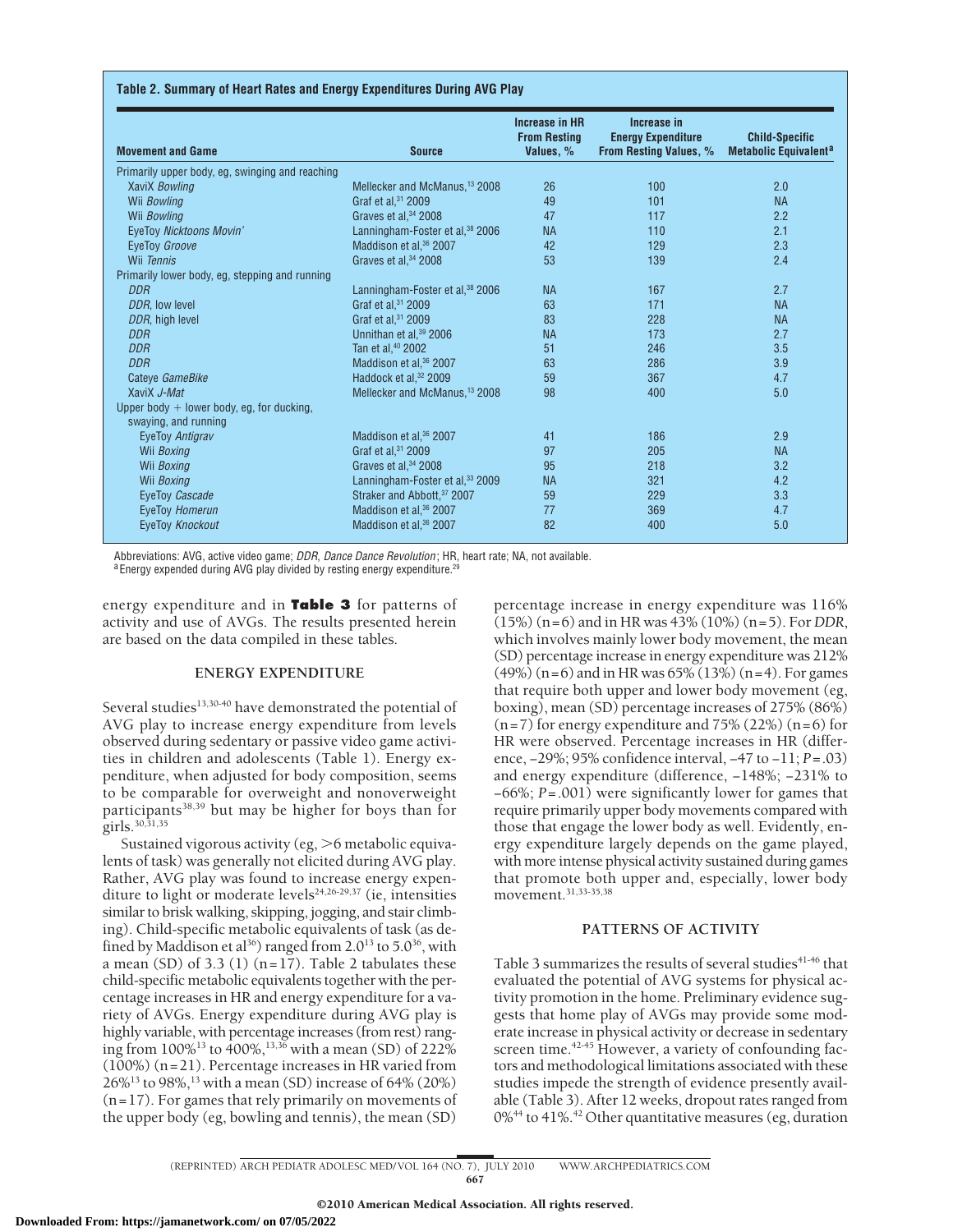| <b>Source</b>                           | <b>Description</b>                                                                                                                                                                                                                                   | Sample <sup>a</sup>                                                                                                                                  | <b>Measures</b>                                                                                                                                                                                                                                                         | <b>Key Findings</b>                                                                                                                                                                                                                                                                                                                                                                                                   | <b>Study Limitations</b>                                                                                                                                                                                                                                                                                                                                                                                                                                                                           | <b>PEDro</b><br>Score <sup>b</sup> |
|-----------------------------------------|------------------------------------------------------------------------------------------------------------------------------------------------------------------------------------------------------------------------------------------------------|------------------------------------------------------------------------------------------------------------------------------------------------------|-------------------------------------------------------------------------------------------------------------------------------------------------------------------------------------------------------------------------------------------------------------------------|-----------------------------------------------------------------------------------------------------------------------------------------------------------------------------------------------------------------------------------------------------------------------------------------------------------------------------------------------------------------------------------------------------------------------|----------------------------------------------------------------------------------------------------------------------------------------------------------------------------------------------------------------------------------------------------------------------------------------------------------------------------------------------------------------------------------------------------------------------------------------------------------------------------------------------------|------------------------------------|
| Madsen et<br>al, <sup>41</sup> 2007     | Noncomparative design<br>wherein obese<br>children with a video<br>game console were<br>provided with DDR<br>and were motivated<br>through biweekly<br>semistructured<br>telephone interviews;<br><b>24 wk</b>                                       | 30 Obese children<br>$(18$ F and 12 M)<br>aged 13 [2.6] y<br>$(range, 9-18y)$<br>with BMI of<br>38.3 [9.0]                                           | Self-reported use, BMI,<br>anthropometry,<br>estimate of energy<br>expenditure                                                                                                                                                                                          | Regular use of <i>DDR</i> and changes in<br>BMI were not observed; use of<br>the game decreased with time; at<br>wk 12, only 2 children used DDR<br>twice a wk or more; children<br>reported that group play,<br>competitions, and greater variety<br>would motivate use of the<br>system                                                                                                                             | Methods used to determine<br>estimate of energy expenditure<br>were not detailed; technical<br>difficulties with AVG systems<br>and data collection<br>instruments were encountered;<br>AVG use data were collected<br>for only 40% of participants<br>and were not clearly reported;<br>30% dropout rate                                                                                                                                                                                          | <b>ND</b>                          |
| Chin A Paw et<br>al, <sup>42</sup> 2008 | Randomized controlled<br>trial; children were<br>provided with home<br>access to <i>DDR</i> ; half<br>of the children<br>attended weekly<br>multiplayer classes<br>and the others did<br>not; 12 wk                                                  | 16 Children (14 F<br>and 2 M) of low<br>fitness aged<br>10.6 $[0.8]$ y<br>$(range, 9-12 y)$                                                          | Aerobic fitness test,<br>anthropometric<br>measurements, body<br>composition,<br>self-reported playing<br>time, physical and<br>sedentary activity<br>recall, perceived<br>competence in sport,<br>focus group                                                          | In total, multiplayer group logged<br>901 min of play vs 376 min by<br>the nonmultiplayer group<br>(nonsignficant); dropout rate was<br>significantly lower for multiplayer<br>group (15%) vs nonmultiplayer<br>group (64%); multiplayer<br>group's playing time increased<br>during the study, whereas<br>nonmultiplayer group's playing<br>time decreased (nonsignificant)                                          | Intervention group was leaner,<br>which may confound study<br>results; 41% dropout rate                                                                                                                                                                                                                                                                                                                                                                                                            | $\overline{4}$                     |
| McDougall<br>and<br>Duncan, 43<br>2008  | Mixed-methods,<br>noncomparative<br>design wherein<br>children participated<br>in lunchtime AVG<br>play; 1 wk                                                                                                                                        | 12 Children (7 F<br>and 5 M) aged<br>$8 - 11y$                                                                                                       | Pedometry, heart rate<br>monitoring, focus<br>groups                                                                                                                                                                                                                    | Average play duration of 24 min/d;<br>game play resulted in 10% of<br>recommended steps daily and 11<br>min of sustained moderate to<br>vigorous physical activity;<br>children liked AVG as an<br>alternative to traditional forms of<br>physical activity                                                                                                                                                           | Short study duration and limited<br>sample                                                                                                                                                                                                                                                                                                                                                                                                                                                         | <b>ND</b>                          |
| al, 44 2008                             | Ni Mhurchu et Randomized controlled<br>trial of home-based<br>AVG play (Sony<br>EyeToy and dance<br>mat); 12 wk with<br>before and after<br>measurements                                                                                             | 20 Children (8 F<br>and 12 M) aged<br>12 [1.5] y with<br><b>BMI of 19.7</b><br>$[3.6]$                                                               | Accelerometry,<br>self-reported activity<br>log, estimate of<br>energy based on an<br>established activity<br>compendium,<br><b>Physical Activity</b><br>Questionnaire for<br>Children.<br>anthropometric<br>measurements (waist<br>circumference), body<br>composition | Children with access to AVGs had<br>increased activity counts and<br>played game on average 41<br>min/d; body weight decreased by<br>$0.13$ kg in 12 wk; waist<br>circumference decreased by 1.4<br>cm in 12 wk <sup>c</sup>                                                                                                                                                                                          | Small sample size led to a variety<br>of differences in demographic<br>(intervention group was<br>younger) and activity<br>(intervention group played<br>fewer video games) profiles of<br>control and intervention<br>groups that may confound<br>results                                                                                                                                                                                                                                         | $6\phantom{1}$                     |
| Maloney et<br>al. <sup>45</sup> 2008    | Randomized wait-list<br>$(10\text{-wk delay})$ ;<br>controlled group<br>comparison of<br>experimental<br>(home-based DDR<br>intervention) and<br>control groups; total<br>study duration of<br>28 wk; focus on<br>physical activity<br>and enjoyment | Control: 11 F and<br>9 M (age, 7.6<br>$[0.5]$ y; BMI,<br>$18.0$ [3.3])<br>Experimental:<br>19 F and 21 M<br>(age, $7.5$ [0.5] y;<br>BMI, 17.2 [2.4]) | Self-reported sedentary<br>screen time,<br>self-reported DDR<br>use, physical activity<br>measured via<br>accelerometry and<br>pedometry, body<br>composition,<br>anthropometry,<br>seated blood pressure<br>and pulse,<br>satisfaction survey,<br>focus groups         | Mean (SD) play duration was<br>89 (82) min/d; use of <i>DDR</i> was<br>highest in wk 1 and decreased to<br>half the prescribed level by end<br>of study; significant changes in<br>physical activity were not<br>observed; however, a significant<br>reduction in sedentary screen<br>time was evident in <i>DDR</i> group;<br>children and parents liked game<br>(93%-95%) and would<br>recommend it to others (54%) | Some technical difficulties with<br>data collection tools (eq.<br>accelerometers and data<br>cards); sample was<br>predominantly white with<br>above-average socioeconomic<br>status and below-average BMI<br>and sedentary screen time;<br>pedometer was provided as a<br>data collection tool but may<br>have confounded study results<br>by providing real-time<br>feedback to participants<br>regarding activity counts;<br>seasonal variations may have<br>played a role in study<br>outcomes | $6\phantom{1}6$                    |
| Paez et al, <sup>46</sup><br>2009       | As in Maloney et al <sup>45</sup> ;<br>focus on assessment<br>of parental and<br>intervention-specific<br>environmental<br>supports in DDR<br>participation during<br>first 10 wk of study                                                           | As in Maloney et<br>al <sup>45</sup>                                                                                                                 | Self-report logs,<br>parental support<br>questionnaire, home<br>assessment                                                                                                                                                                                              | At wk 1, absence of other video<br>games and parent participation<br>was associated with child DDR<br>participation; general parental<br>support (eq. encouragement and<br>watching child play) was not<br>associated with child<br>participation; at wk 10, sibling<br>and friend participation was<br>associated with child DDR<br>participation                                                                    | Sample was predominantly white<br>with above-average<br>socioeconomic status and<br>below-average BMI and<br>sedentary screen time; validity<br>and reliability of questionnaire<br>used was not established;<br>seasonal variations may have<br>played role in study outcomes                                                                                                                                                                                                                     | $6\phantom{1}6$                    |

Abbreviations: AVG, active video game; BMI, body mass index (calculated as weight in kilograms divided by height in meters squared); *DDR*, *Dance Dance*

*Revolution*; ND, not determined; PEDro, Physiotherapy Evidence Database.<br><sup>a</sup>Values are given as mean (SD) unless otherwise noted.

 $^{\rm b}$ The PEDro rating scale assesses internal and statistical validity, and a maximum score of 10 is attainable. For this research, however, a maximum score of 8 was possible because blinding study participants and therapists (where appropriate) to the intervention (ie, AVG play) is not practically feasible.<br>Cifferences in demographic and activity profiles between the control and inter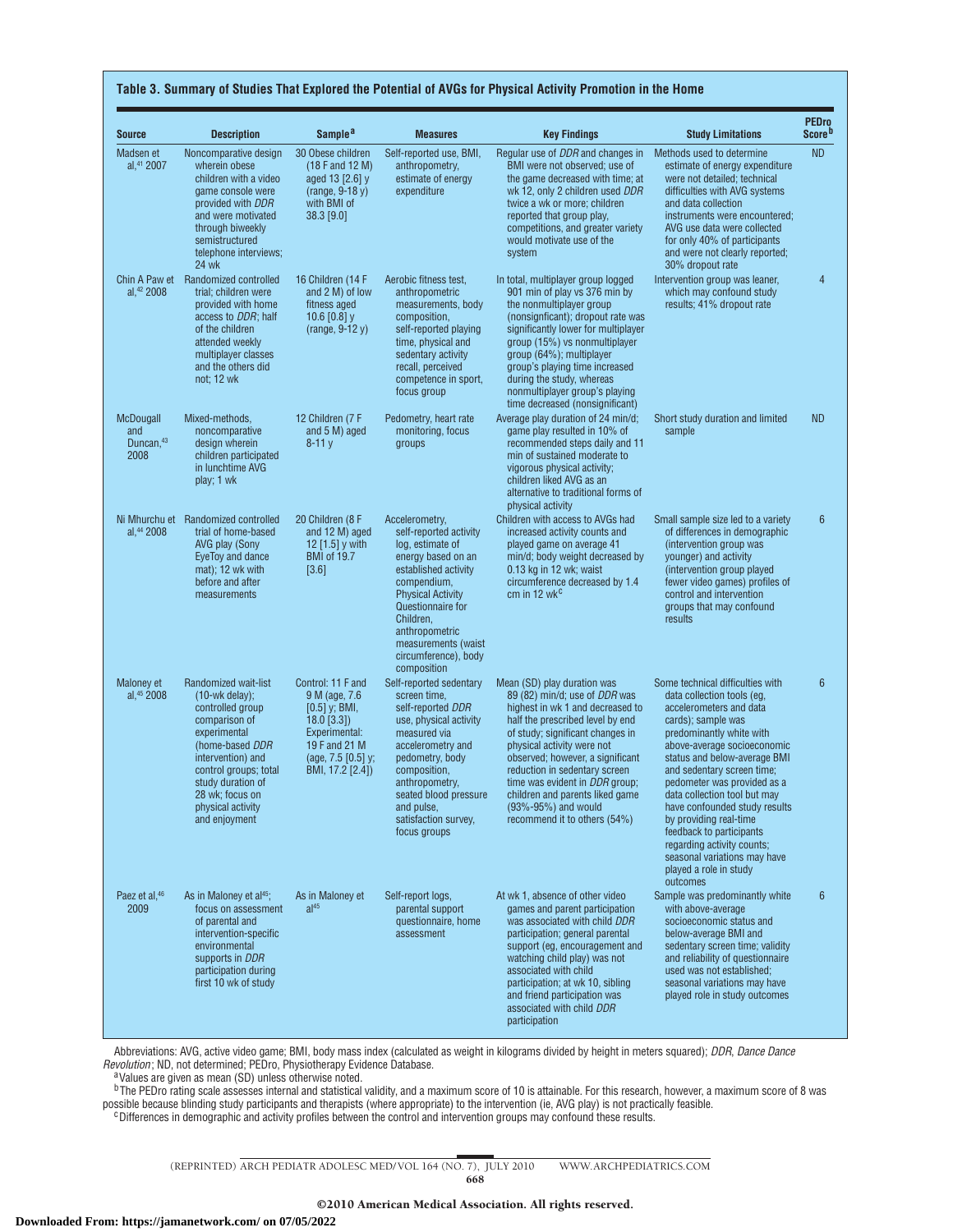of play) were difficult to compare between studies owing to variations in methods and documentation. These are reported for each study in Table 3. In general, changes in physiological measures, such as body mass index, were not observed at a statistically significant level as a result of AVG play.<sup>44,45</sup> To date, home-based studies have been relatively short (ie,  $10^{46}$  to 28 weeks<sup>45</sup>). As such, longterm use and efficacy remain unknown, although several studies<sup>41,42,45</sup> noted a decrease in AVG play during the study for reasons ranging from technical difficulties to illness or changes in living arrangements. Nevertheless, participants generally reported enthusiasm for and enjoyment of the AVG intervention.<sup>43,45,46</sup> Group or competitive play with peers seemed to improve interest and participation in  $AVGs^{41,42,46}$  and is an important direction for future research.

#### **COMMENT**

#### **KEY FINDINGS**

Baquet et al<sup>47</sup> suggest that, to improve aerobic fitness in young people, exercise intensity must exceed 80% of the maximum HR ( $HR_{peak}$ ). Only 2 studies<sup>39,40</sup> (both with older youths) measured HR<sub>peak</sub>. In each of these studies, average HR surpassed 60% of HR<sub>peak</sub> during AVG play but did not exceed the 80% target. For rough estimations, an  $HR_{peak}$  of 200 beats/min<sup>48</sup> is often assigned for children with the understanding that HR<sub>peak</sub> has a large degree of interindividual variability. With this limitation in mind, AVG play generally raises HRs to a mean (SD) of 61% (8%) of  $HR_{peak}$ , with a range of 50% to 80% based on the data presented in this review. In light of the current evidence base, participation in AVG play should not be regarded as a replacement for vigorous physical activity but can increase energy expenditure from sedentary or passive video gaming levels to that associated with light to moderate physical activity. These results agree with those of several studies<sup>32-35,37</sup> in adults that also establish AVG play as a light- to moderate-intensity activity. In children and adults, activity intensity varies greatly among participants and games and is significantly greater for games that involve the lower body.

Nonprogrammed and lifestyle-related physical activities seem to be extremely important for sustaining weight loss and fitness.<sup>1,10</sup> Provision of nonstructured opportunities for physical activity is in line with the American Academy of Pediatrics recommendations, which advocate the increase in structured and nonstructured physical activity of mixed forms (ie, team, individual, competitive, and noncompetitive). $<sup>1</sup>$  With indoor time</sup> increasingly dedicated to inactive pastimes,<sup>49</sup> expansion of home-based opportunities for physical activity is essential. The AVGs are not constrained by typical barriers to participation, such as unsafe neighborhoods, lack of transportation, and seasonal conditions.<sup>50</sup> Although AVGs eliminate many of these environmental barriers, spatial (eg, arrangement of furniture and television in multipurpose living areas) and auditory (eg, jumping or stepping may be disruptive in multilevel or shared living spaces such as apartment buildings) barriers to daily use have been reported.<sup>21,41,42</sup> At this stage, the potential of AVG play for significantly decreasing childhood physical inactivity is inconclusive, although preliminary results of short-term interventions indicate some promise, particularly when opportunities for group play are provided.<sup>42-45</sup> Further research is greatly needed to strengthen the evidence base surrounding this emerging technology, which is, at present, relatively weak. Further study in this area must explore the long-term use and efficacy of AVGs and the changes to sedentary and physical activity patterns that they generate.

## **DIRECTIONS FOR FUTURE RESEARCH AND DEVELOPMENT**

The second objective of this article was to provide directions for future research based on the findings of this review. The following subsections present a variety of areas in need of focused research efforts.

### **Unknown Physiological Risks**

Unlike traditional sports, AVG play is not limited by physical strength, endurance, and training, which provide protection against upper extremity overuse syndrome, delayed-onset muscle soreness, and acute muscular and myotendinous strain.<sup>51</sup> Minimal data are available on injury rates and quality of movement during AVG play. Several case studies<sup>51-53</sup> have reported Wii-related injuries due to prolonged or overly aggressive play. Tan et al<sup>40</sup> reported no injuries during 201 hours of*DDR* play, which compares favorably with injury rates of 2.44 per 100 hours for runners. With the growing popularity of AVGs, research is needed that quantifies injury rates and the forces and eccentric loads exerted by muscle groups during play. This understanding would be beneficial for the development of prescriptive guidelines for physical activity, physical therapy, and general public health.

## **Energy Expenditure Associated With AVG Play in the Home Setting**

It is unknown how well estimates of energy expenditure conducted in a laboratory setting translate to the home environment, where AVG play is often episodic and unsupervised. In the future, games may be designed to minimize interruptions and to promote higher levels of activity with healthy rest periods. Success in the game may be linked to energy expenditure measured using lightweight wearable sensors.<sup>54</sup> The AVGs that encourage higher levels of stable physical activity while limiting the use of low-energy strategies (eg, a wrist flick in lieu of a swing in Wii *Tennis*) should be the focus of further developments. Systems such as the Sony EyeToy and new concepts for the Xbox 360 that translate body motions directly to on-screen play may achieve this goal. Advanced methods that enable game designers to simulate the physiological responses of players in the development and testing stages may also facilitate the creation of optimized systems to maximize the health benefits of the AVGs of the future.<sup>55</sup>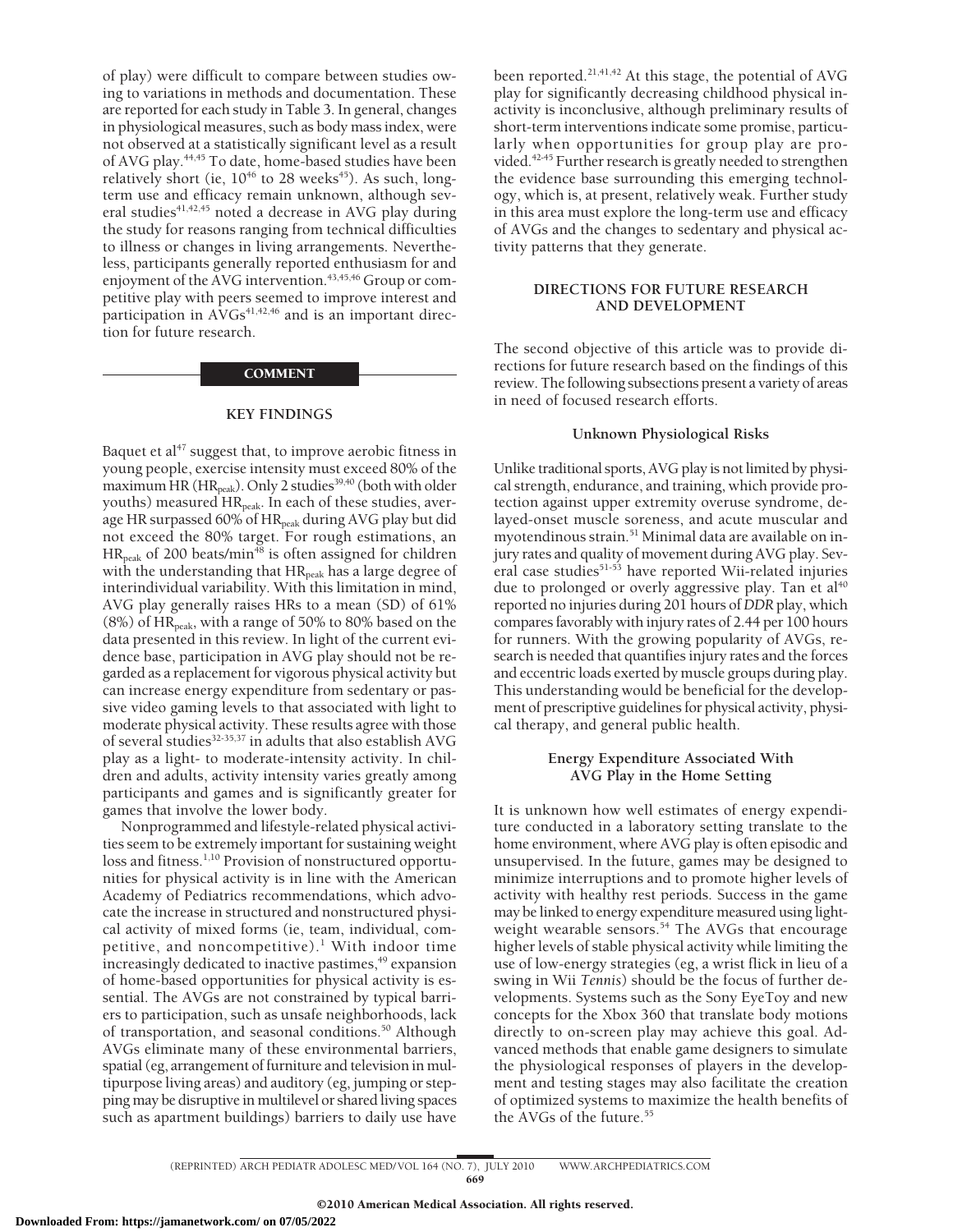#### **Outcome Measures**

Significant changes in physiological outcomes were generally not observed in the studies reviewed. A focus solely on weight loss or body mass index may, however, miss other important benefits rendered by physical activity,<sup>1</sup> including measures of fitness (eg, cardiovascular endurance, muscular endurance, muscular strength, balance, body composition, and flexibility) and changes in sedentary behaviors. Independent of increasing exercise time, reducing sitting time is vital to metabolic health.<sup>56</sup> As emphasized by Pate,<sup>57</sup> research targeting the behavioral aspects of AVG play is absolutely essential to the design and evaluation of AVGs, particularly with respect to the possible displacement of alternative activities that are either more sedentary (positive outcome) or more active (negative outcome). As such, it is important to understand how the introduction of AVGs affects the entire activity profile.

#### **Designing for Long-term Adherence**

Self-initiation and choice are important factors that motivate engagement in physical activity for children.<sup>58</sup> The self-determination theory posits that initiation and continued performance of behaviors is driven and predicted by factors such as enjoyment, mastery, and achievement.<sup>12</sup> The development of games that spark these intrinsic motivators in individuals of all ages and levels of physical ability is needed. The following strategies, based on the principles of behavioral economics,59 should be considered in the design of future AVG systems and interventions: (1) AVGs must provide positive reinforcement and be an accessible (ie, lowcost and easy-to-use) alternative to sedentary activity; (2) early exposure to active in lieu of passive games may increase their acceptance, suggesting the need for games that appeal to a wide range of ages and interests; (3) use of AVGs may be more prolonged and acceptable when perceived as a personal choice as opposed to a treatment or therapy; and (4) immediate reinforcement (eg, enjoyment and points) in addition to continued or long-term reinforcement (eg, progress toward goals and skills development) is important. Future research should address the individual's ability to set and attain goals, to initiate activity, and to achieve recommended intensities and durations of physical activity for a prolonged period.12 To date, home-based studies have been relatively short (ie,  $\leq$ 28 weeks $\mathrm{^{45}}$ ). Long-term adherence and efficacy remain unknown. Strategies (eg, diversifying games provided, incorporating a story or plot development into games, and providing opportunities for group play) to maintain interest and enthusiasm in active play with AVGs require further exploration.

#### **Remote Sports and Social Interaction**

Mueller et al<sup>60</sup> proposed the value of "sports over a distance" that enable individuals to motivate, participate, and compete against friends regardless of location. The AVGs offer opportunities for group play nonlocally (ie, over the Internet) or in a local setting. For example, in

2006, West Virginia introduced multiple *DDR* consoles into its schools' physical education programs.<sup>61</sup> The current evidence base supports the hypothesis that group play encourages participation in  $\widehat{AVG}$  play.<sup>42,46</sup> There are many opportunities for research in this area, including the exploration of virtual and nonvirtual AVG clubs to encourage group and competitive play to maximize acceptance and enjoyment of AVGs for physical activity and health.

## **Applicability to Disability Groups**

For individuals with physical and cognitive disabilities, the physical, social, and environmental barriers to physical activity can be even greater.<sup>10</sup> Providing expanded opportunities and promoting physical activity for children and adolescents with disabilities is a key priority in government health policy.<sup>62</sup> Active video games may be particularly suited to children with disabilities who spend more time alone and engaged in sedentary activities than do their able-bodied peers.<sup>49</sup> A few studies have used AVGs to elevate enjoyment of physical therapies in individuals with cerebral palsy, $^{63,64}$  stroke, $^{65}$  burns, $^{66}$  spinal cord injury,<sup>67</sup> and spina bifida.<sup>68</sup> To our knowledge, no studies have evaluated energy expenditure elicited by AVG play in children with disabilities or have explored the potential of this pastime for increasing physical activity, independent of rehabilitation. Only 1 study<sup>69</sup> has explored the potential use of an AVG adapted for virtual rehabilitation in the home. In this study, 5 children with hemiplegic cerebral palsy were provided with a system based on the Sony EyeToy for 10 days. The children enjoyed having the AVG system at home and used it for a mean (SD) of 29 (32) minutes per day.<sup>69</sup> A final study<sup>70</sup> exploring the potential of AVGs as a leisure activity in adults with intellectual and physical disabilities also observed high levels of enjoyment of this activity. More research is needed to develop prescriptive guidelines for the safe use of AVGs for individuals with disabilities<sup>71</sup> and to determine appropriate measures to evaluate fitness outcomes; body mass index, for example, has been shown to have limited applicability to children with physical disabilities.<sup>62</sup>

### **MERITS AND LIMITATIONS**

This study provides a systematic overview of the current state of knowledge and identifies a variety of opportunities for future research. The timing of this study is opportune given the growing prevalence of and interest in AVGs as an avenue for recreation, health promotion, and rehabilitation. This review provides important guidelines for future research and development in this area to ensure that the health and safety of children is protected while optimizing the health value of AVG play.

Limitations of this study are as follows. Regarding energy expenditure measurements, nonstandardized protocols may have contributed to some of the variations observed among studies. The current evidence base does not allow for strong conclusions to be drawn regarding daily use of AVGs in the home or their efficacy to promote physical activity or reduce sedentary behaviors.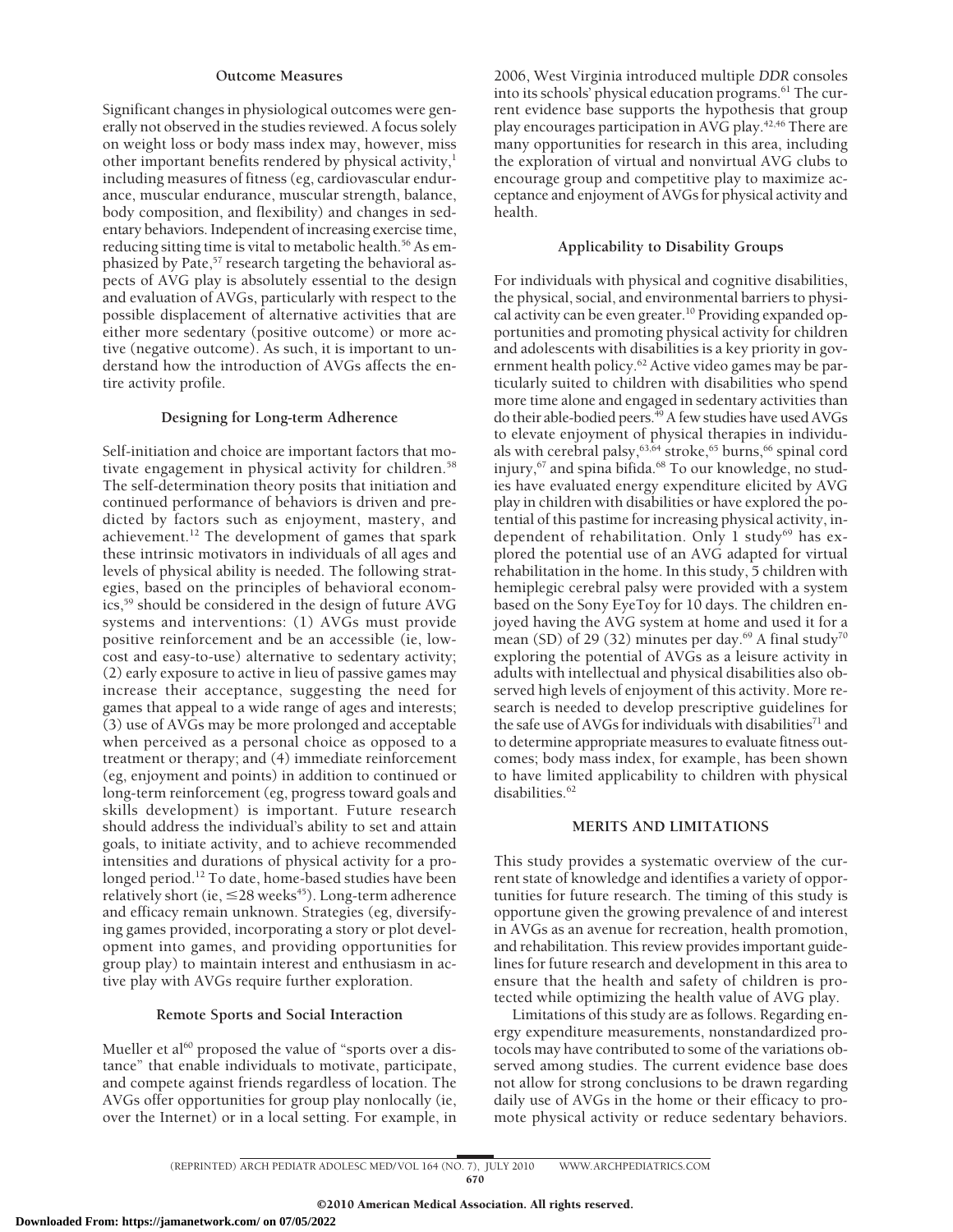#### **REFERENCES**

Quantitative interstudy comparisons of activity patterns were not feasible owing to variations in study methods (eg, study duration and outcome measures) and reporting (eg, units of measurement and variations in descriptive statistics reported). The randomized controlled trials included in this review were associated with a median score of 6 on a 10-point scale as assessed using the PEDro evaluation tool. The most common risks for bias included unconcealed allocation, lack of blinding (where possible), and selectively reported outcomes. Dissimilarities between control and intervention groups at baseline were often problematic given the small sample sizes. To strengthen the current evidence base, it is important to address these limitations in the design and dissemination of future studies evaluating the efficacy of AVG play for physical activity promotion.

#### **CONCLUSIONS**

Physical inactivity in children and youth remains a significant health issue that will likely be solved only through a multifaceted approach that includes education and structured interventions combined with the provision of enticing opportunities for voluntary daily physical activity. Newgeneration AVGs are an emerging technology that have recently entered the health care arena with promise to address the latter. Preliminary evidence seems to support AVG play as an enjoyable medium for self-directed physical activity of light to moderate intensity. It remains to be seen whether AVGs can be used effectively in the long term to help motivate increased daily physical activity and decreased sedentary pastimes. The AVGs designed to engage both the upper and lower body while providing opportunities for multiplayer participation may improve the quality and enjoyment of this activity. Providing accessible and appealing options for physical activity in the home will overcome many reported barriers to physical activity, particularly for high-risk disability groups.

**Accepted for Publication:** January 13, 2010. **Correspondence:** Elaine Biddiss, PhD, MASc, BAS, Bloorview Research Institute, 150 Kilgour Rd, Toronto, ON M4G 1R8, Canada (elaine.biddiss@utoronto.ca).

**Author Contributions:** The authors had full access to all the data in the study and take responsibility for the integrity of the data and the accuracy of the data analysis. *Study concept and design:* Biddiss. *Acquisition of data:* Biddiss and Irwin. *Analysis and interpretation of data:* Biddiss and Irwin. *Drafting of the manuscript:* Biddiss and Irwin. *Critical revision of the manuscript for important intellectual content:* Biddiss and Irwin. *Statistical analysis:* Biddiss and Irwin. *Obtained funding:* Biddiss. *Administrative, technical, and material support:* Biddiss and Irwin. *Study supervision:* Biddiss.

**Financial Disclosure:** None reported.

**Funding/Support:** This study was supported by the Natural Sciences and Research Council of Canada, by the Canadian Institutes of Health Research, and by the Bloorview Kids Foundation.

- 1. Spear BA, Barlow SE, Ervin C, et al. Recommendations for treatment of child and adolescent overweight and obesity. *Pediatrics*. 2007;120(suppl 4):S254-S288.
- 2. Rütten A, Abu-Omar K. Prevalence of physical activity in the European Union. *Soz Praventivmed*. 2004;49(4):281-289.
- 3. Bauman A, Craig CL. The place of physical activity in the WHO Global Strategy on Diet and Physical Activity. *Int J Behav Nutr Phys Act*. 2005;2:10.
- 4. Tucker P. The physical activity levels of preschool-aged children: a systematic review. *Early Child Res Q*. 2008;23(4):547-558. doi:10.1016/j.ecresq.2008.08 .005.
- 5. Norman GJ, Schmid BA, Sallis JF, Calfas KJ, Patrick K. Psychosocial and environmental correlates of adolescent sedentary behaviors. *Pediatrics*. 2005;116 (4):908-916.
- 6. O'Dea JA. Why do kids eat healthful food? perceived benefits of and barriers to healthful eating and physical activity among children and adolescents. *J Am Diet Assoc*. 2003;103(4):497-501.
- 7. Rees R, Kavanagh J, Harden A, et al. Young people and physical activity: a systematic review matching their views to effective interventions. *Health Educ Res*. 2006;21(6):806-825.
- 8. Gordon-Larsen P, McMurray RG, Popkin BM. Determinants of adolescent physical activity and inactivity patterns. *Pediatrics*. 2000;105(6):E83. http://www .pediatrics.org/cgi/content/full/105/6/e83. Accessed September 22, 2009.
- 9. Burdette HL, Whitaker RC. A national study of neighborhood safety, outdoor play, television viewing, and obesity in preschool children. *Pediatrics*. 2005;116 (3):657-662.
- 10. Taveras EM, Field AE, Berkey CS, et al. Longitudinal relationship between television viewing and leisure-time physical activity during adolescence. *Pediatrics*. 2007;119(2):e314-e319.
- 11. Connelly JB, Duaso MJ, Butler G. A systematic review of controlled trials of interventions to prevent childhood obesity and overweight: a realistic synthesis of the evidence. *Public Health*. 2007;121(7):510-517.
- 12. Baranowski T, Buday R, Thompson DI, Baranowski J. Playing for real: video games and stories for health-related behavior change. *Am J Prev Med*. 2008;34(1): 74-82.
- 13. Mellecker RR, McManus AM. Energy expenditure and cardiovascular responses to seated and active gaming in children. *Arch Pediatr Adolesc Med*. 2008;162 (9):886-891.
- 14. Epstein LH, Beecher MD, Graf JL, Roemmich JN. Choice of interactive dance and bicycle games in overweight and nonoverweight youth. *Ann Behav Med*. 2007; 33(2):124-131.
- 15. Borra ST, Schwartz N, Spain C, Natchipolsky M. Food, physical activity, and fun: inspiring America's kids to more healthful lifestyles. *J Am Diet Assoc*. 1995; 95(7):816-823.
- 16. Roberts CK, Barnard RJ. Effects of exercise and diet on chronic disease. *J Appl Physiol*. 2005;98(1):3-30.
- 17. Faith MS, Berman N, Heo M, et al. Effects of contingent television on physical activity and television viewing in obese children. *Pediatrics*. 2001;107(5):1043-1048.
- 18. Mears D, Hansen L. Active gaming: definitions, options and implementation. *Strateg J Phys Sport Educ*. 2009;23(2):1-40.
- 19. Trout J, Christie B. Interactive video games in physical education. *J Phys Educ Recreat Dance*. 2007;78(5):29-34.
- 20. Daley AJ. Can exergaming contribute to improving physical activity levels and health outcomes in children? *Pediatrics*. 2009;124(2):763-771.
- 21. Sall A, Grinter R. Let's get physical! in, out and around the gaming circle of physical gaming at home. *Comput Support Coop Work*. 2007;16(1-2):199-229. doi: 10.1007/s10606-007-9047-2.
- 22. Verhagen AP, de Vet HC, de Bie RA, Boers M, van den Brandt PA. The art of quality assessment of RCTs included in systematic reviews. *J Clin Epidemiol*. 2001; 54(7):651-654.
- 23. Maher CG, Sherrington C, Herbert RD, Moseley AM, Elkins M. Reliability of the PEDro Scale for rating quality of randomized controlled trials. *Phys Ther*. 2003; 83(8):713-721.
- 24. Warburton DER, Sarkany D, Johnson M, et al. Metabolic requirements of interactive video game cycling. *Med Sci Sports Exerc*. 2009;41(4):920-926.
- 25. Warburton DER, Bredin SSD, Horita LTL, et al. The health benefits of interactive video game exercise. *Appl Physiol Nutr Metab*. 2007;32(4):655-663.
- 26. Sell K, Lillie T, Taylor J. Energy expenditure during physically interactive video game playing in male college students with different playing experience. *J Am Coll Health*. 2008;56(5):505-511.
- 27. Siegel SR, Haddock BL, Dubois A, Wilkin DL. Active video/arcade games (exergaming) and energy expenditure in college students. *Int J Exerc Sci*. 2009; 2(3):165-174.
- 28. Miyachi M, Yamamoto K, Ohkawara K, Tanaka S. METs in adults while playing